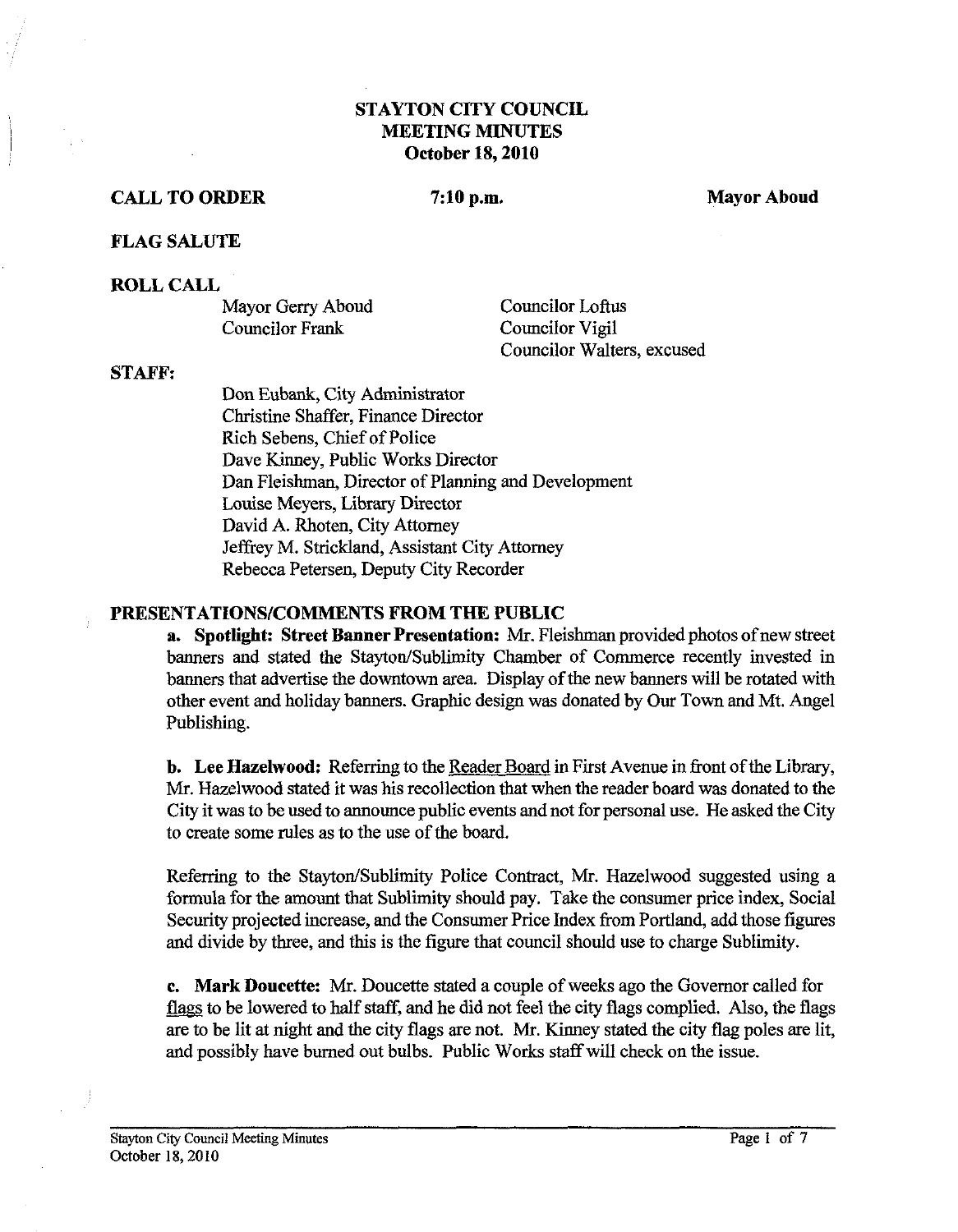**d. James Wampler:** Referring to the Overlay District public hearing held recently, Mr. Wampler stated Councilor Frank made a new motion that did not receive any public input. Mr. Fleishman stated the Council directed that an ord'mance be prepared that would remove portions of the Natural Resource Overlay District. The Council chose not to enact the ordinance and because it was a land use proceeding, the fmal decision was in the form of an Order of Denial, which was adopted by the City Council.

#### **ANNOUNCEMENTS**

 $\frac{1}{2}$ 

**a. Additions to the Agenda:** None.

### **CONSENT AGENDA**

### **a. City Council Meeting Minutes of September 20,2010**

**b. City Council Meeting Minutes of October 04,2010** 

**Motion:** From Councilor Loftus, seconded by Councilor Frank to approve the consent agenda. Motion passed: *3:O.* 

### **PUBLIC HEARING**

**Land Use File M8-04/10 Comprehensive Plan and Land Use Code Amendments to Create a Downtown Commercial Mixed Use Zone.** 

**a. Commencement of public hearing:** Mayor Aboud opened the public hearing at **7:22** pm and read the opening statement.

**b.** Ex **parte contact, conflict of interest, bias, etc.:** Councilor Vigil declared that he is part owner of an automotive shop included in the Downtown Commercial Mixed Use Zone, but stated that he is not the owner of the property, and his decision would not be affected by the fact that he owns the business. Mayor Aboud stated he too owns property in the newly proposed zone.

**c. Staff Report: Mr.** Fleishman reviewed the staff memorandum included in the packet materials. Creation of the zone will address the issue of nonconforming uses in the downtown area, by creating a new zone to be known as the "Downtown Commercial Mixed Use Zone "(DCMU).

**d. Proponent's Testimony:** None.

**e. Opponent's Testimony:** None.

**f. General Testimony:** None.

**g. Questions from the Public:** None.

**h. Questions from the Council:** Councilor Loftus complimented Mr. Fleishman for trying to accommodate businesses that are out of compliance with the zone they are in, and asked how the City could mitigate different uses that are co-located. Mr. Fleishman stated that the building code provisions are thorough, and impacts of a new use on the existing use, would be reviewed before any approvals are given.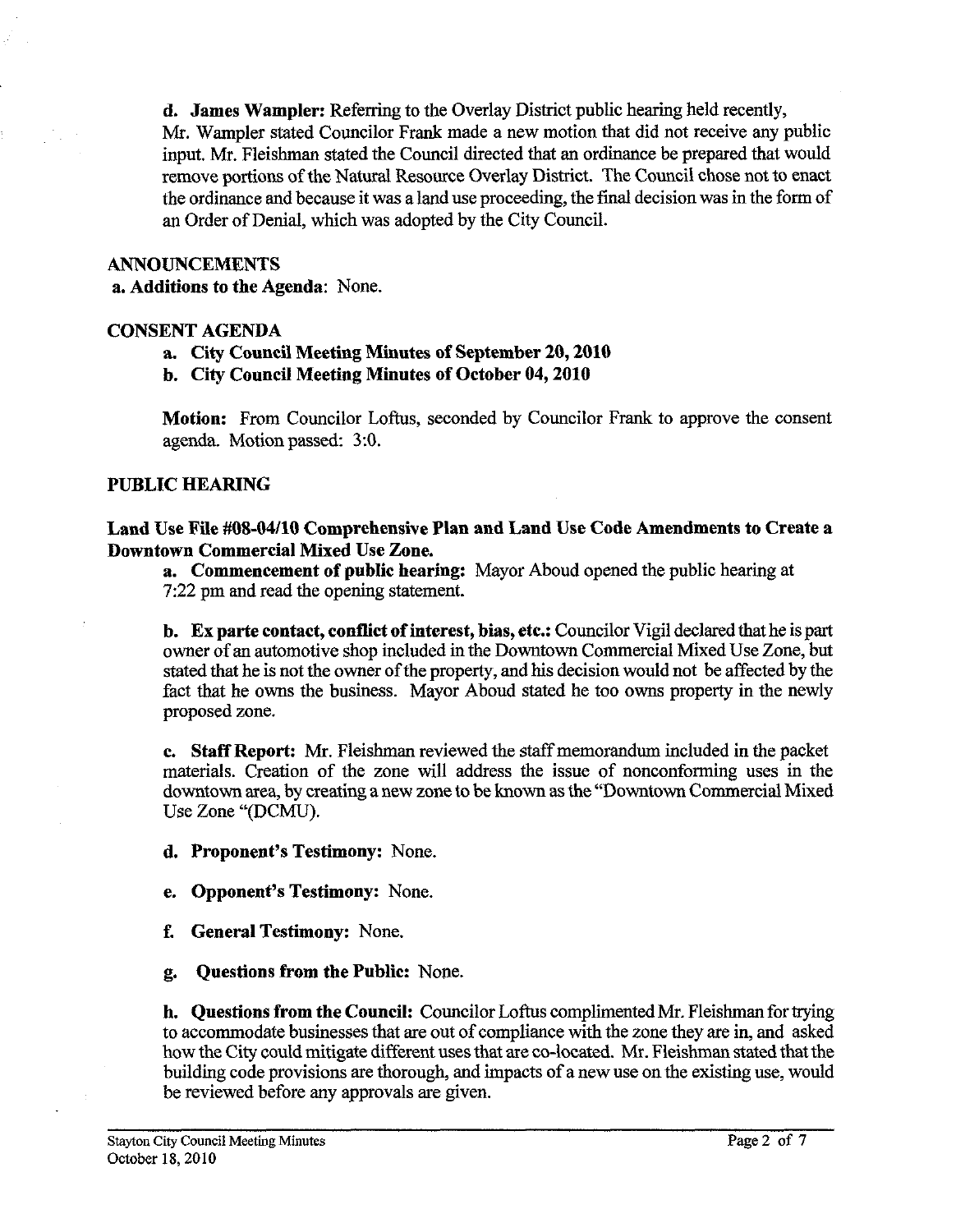**i.** Staff Summary: Mr. Fleishman stated the Planning Commission recommends approval of the zone.

**j. Close of Hearing:** The hearing was closed at 7:36 pm.

Mayor Aboud read the closing statement.

#### **UNFINISHED BUSINESS** - None.

#### **NEW BUSINESS**

## **Ordinance 930 Comprehensive Plan** & **Code Amendment to Create Downtown Commercial Mixed Use Zone**

- **a. Staff Report:** None.
- **b. Council Deliberation:** None.

#### **c. Council Decision:**

**Motion:** From Councilor Loftus, seconded by Councilor Frank, to move to approve the first consideration of Ordinance 930. Council was polled and the vote was 3:O in favor of the code amendment.

#### **Community Grant Application** - **PEG Commission**

**a. Staff Report:** Ms. Shaffer stated a grant application had been submitted requesting funds to support the PEG Commission. The requested amount is \$450.00 to help fund the local government programming that is aired on Channel Five.

**b. Council Deliberation:** Councilor Loftus stated the Council previously discussed Utilizing Community Grant Funds for children and senior activities, and the PEG Commission was already approved for \$520.00. What fund raising efforts has the group done, and has Stayton Cooperative Telephone Company (SCTC) contributed, he asked? Ms. Shaffer stated she was not aware of fundraising efforts the committee has made, as she does not sit on the committee. SCTC will be sending their portion of the payment soon, she said. Councilor Loftus stated he would like to see how much it would cost to have a camera installed in the Council Chambers so the City can tape their own meetings. Mayor Aboud stated the PEG Committee has worked hard in getting the access channel up and running on Channel 5, and they should not be asked to do fundraising. The Council needs to decide whether or not they wish to provide funding to PEG. In response to a question as to why the contract with Ken Cartwright was not raised during the budget process, Mr. Eubank stated he was not aware at that time that the City would be contracting with Mr. Cartwright.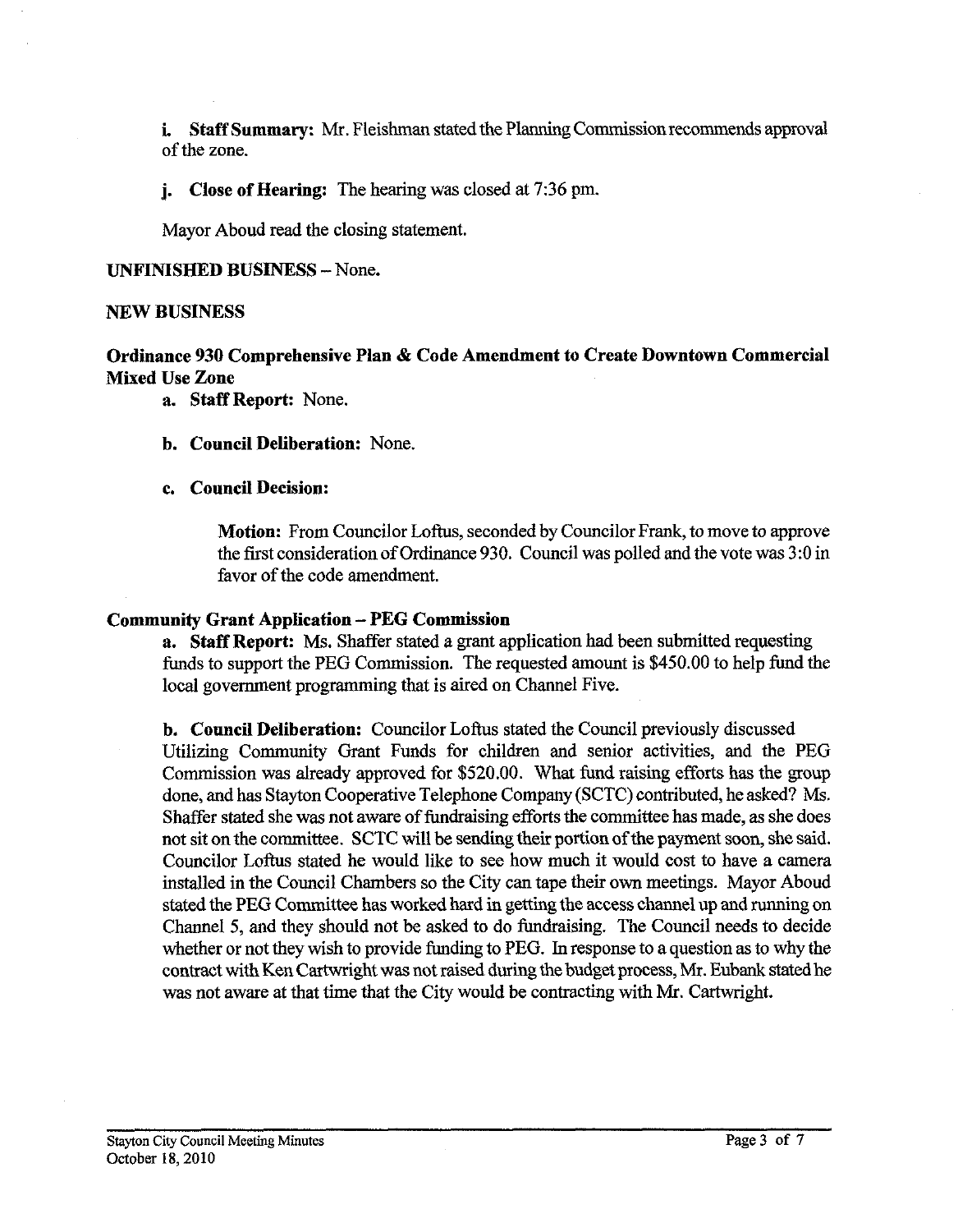#### **c. Council Decision:**

**Motion:** From Councilor Loftus, to not award grant money to the PEG Commission. **Motion dies** for lack of second.

**Motion:** From Councilor Frank, seconded by Councilor Loftus, to award the PEG Commission **\$75.00** fiom the Community Grant Fund.

**Discussion:** Councilor Loftus stated his dissatisfaction with his fellow Councilors as they were unable to maintain their position on what they had previously discussed.

**Motion passed:** 2:l (Frank & Loftus, yea):(Vigil, nay)

#### **Park** & **Recreation Board Site Recommendation for Skate Park**

**a. Staff Report:** Larry Emery, Park & Recreation Board Member, stated the Council had asked the board to come up with a location for a Skate Park. The board needs more time to consult with neighbors at potential sites, and to review any mitigation issues that may need to happen before a site is chosen. The committee looked at three or four sites in the community and the Water Treatment Plant site seemed to fit the best.

The meeting was recessed at **8:05** pm, and reconvened at **8: 10** pm,

**Motion:** From Councilor Frank, seconded by Councilor Loftus to identify the Water Treatment Plant as the new site of a skate park.

**Discussion:** Councilor Vigil stated the original designs for a proposed skate park on Locust Street should be utilized for the new site at the Water Treatment Plant.

**Motion passed: 3:O.** 

### **STAFFICOMMISSION REPORTS**

### **Finance Director's Report** - **Christine Shaffer**

**a. Monthly Fiance Department Report:** Ms. Shaffer reviewed the monthly financial report for the major operating funds of the City.

**b. City of Stayton Tax Assessment for 2010-11:** Ms. Shaffer stated that Marion County notified the City of the Property Taxes Imposed, and the official Tax Valuation for Stayton. The numbers are lower than anticipated and budget adjustments were made. The part time records clerk position at the Police Department was eliminated; the position was vacant but in the interviewing process. Purchase of a blower for the Parks Department was eliminated. Handyman services for all departments will no longer be available, without the City Administrators approval. The General Fund transfer has been reduced by **\$10,000** to both the Pool and Library funds, with no programs being affected.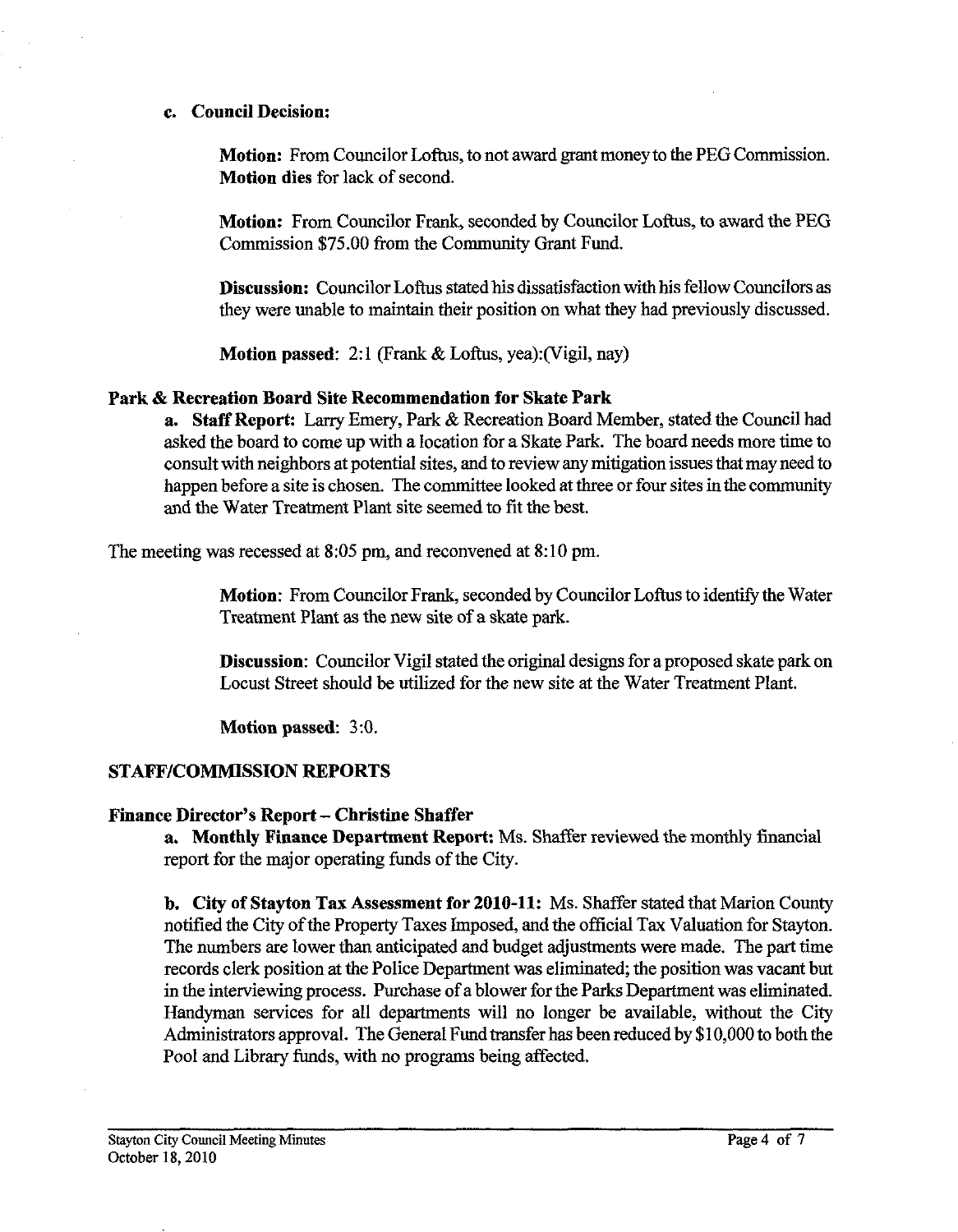#### **Chief of Police's Report** - **Rich Sebens**

**a. Statistical Report for September 2011:** Chief Sebens reviewed the monthly report. In response to a question from Mayor Aboud as to why no ordinance tows were listed on the report, Chief Sebens stated case law made changes in the towing ordinance so the Police Department stopped towing vehicles. If a vehicle is a hazard it can be towed under certain circumstances, but if the vehicle is parked legally it would not be towed. Refemng to the burglaries reported, Councilor Loftus stated he would like to see the statistics for Sublimity.

**b. Prescription Drug Turn in Event:** Chief Sebens stated since there is no regular drop Site available, the police department is always willing to collect prescription drugs, no questions asked, but sharps will not be collected.

**c. Traffic Control Changes:** Chief Sebens reviewed traffic control changes that has recently taken place.

**d. Police Department Sergeant Promotions:** Chief Sebens reported that Danielle Wetzel, was recently promoted to Administrative Sergeant from Patrol Sergeant, and Charlie Button was promoted to Patrol Sergeant from Patrol Officer.

#### **Library Director's Report** - **Louise Meyers**

**a. ActivitieslStatistics:** Ms. Meyers reviewed September 2010 activities at the Library.

#### **Public Works Director's Report** - **Dave Kinney**

**a.** Monthly Operating Report: Mr. Kinney stated the contract with Slayden Construction has been signed and forwarded to USDA and hopefully work should be getting underway soon. Mr. Kinney provided pictures of the Drug Take Back Event, and explained that the City appreciates folks not dumping their discarded pills into the system that end up at the Waste Water Treatment Facility. Brenda Kuiken, Sewer System Supervisor conducted additional testing at the facility and it was determined that birth control pills, cholesterol pills, and beta blockers were the highest pharmaceuticals in the system, but they are not above the Department of Environmental Quality (DEQ) safe levels.

### **Pool Manager** - **Rebekah Meeks**

**a. Monthly Operating Report:** Ms. Meeks reviewed the monthly operating report forthe pool. A Spring Triathlon is scheduled for next year with proceeds benefitting the pool. Sponsorships are being received with SCTC being the largest sponsor thus far.

## **PRESENTATIONSICOMMENTS FROM THE PUBLIC**

**a.** Mark Doucette stated his concern if a skate park is constructed at the Water Treatment Plant, that the City needs to keep the kids safe when travelling to and from the site.

**b.** Lee Hazelwood commented that he appreciates the Library in Stayton and visits it on a regular basis.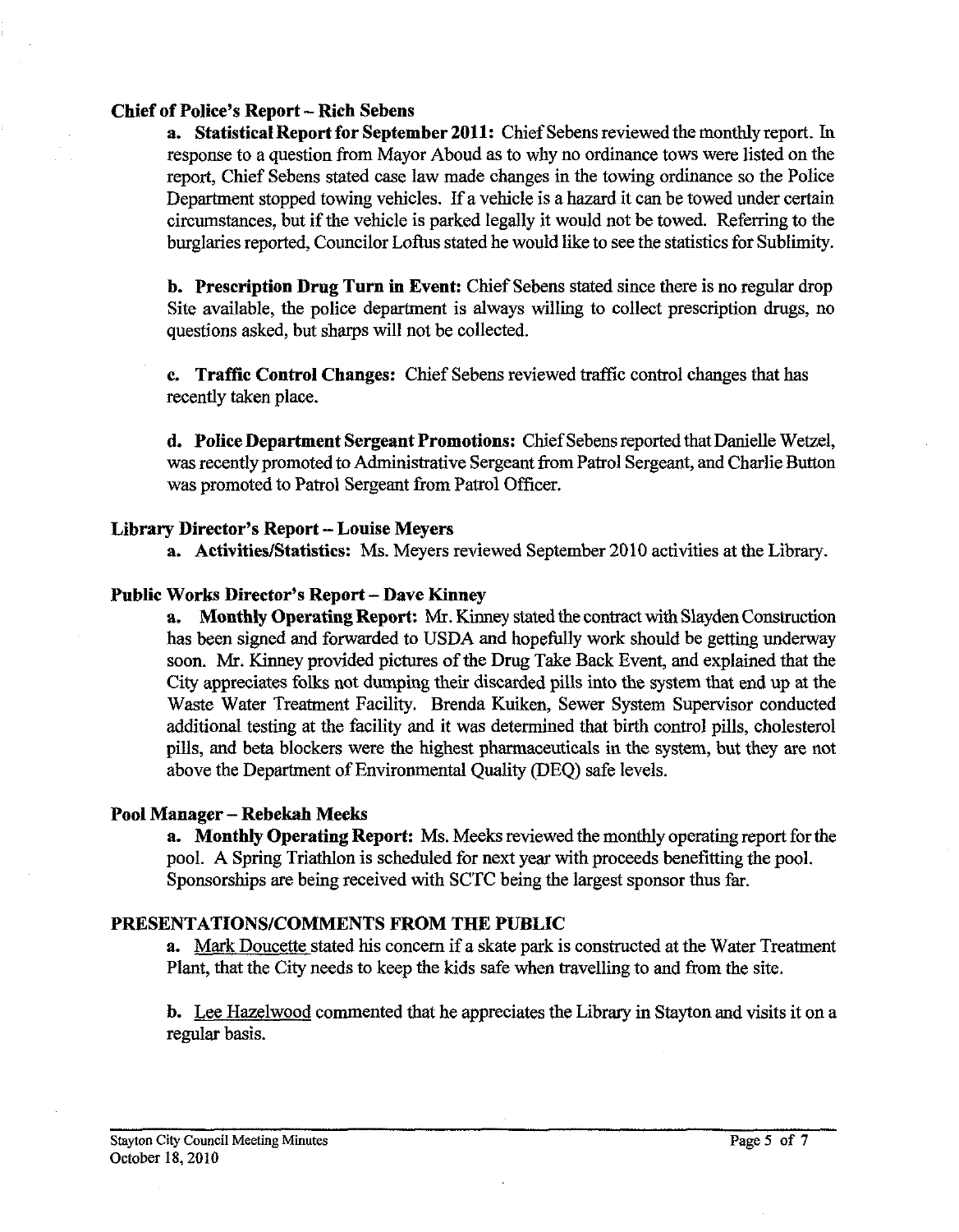**c.** Referring to the contract with Ken Cartwright, Larry Emery asked if the \$25.00 fee charged for the CD was budgeted for previously. Ms. Shaffer answered in the affirmative.

## **BUSINESS FROM THE CITY ADMINISTRATOR**

**a.** Meeting Reminders: Mr. Eubank reminded Council members of the upcoming Marion County Board of Commissioners Meeting, Wednesday, October 20,2010, 9:OO **am** to 1 1 :00 **am** at the Stayton Community Center, and the Community Leaders Meetings that are held on the second Friday of the month, 7:30 am, Covered Bridge Cafe.

## **BUSINESS FROM THE MAYOR**

## **a. PEG Access Appointments:**

**Motion:** From Councilor Loftus, seconded by Councilor Frank, to appoint **Alan**  Kingsley and Sue Masse to the PEG Access Committee. Motion passed: 3:O.

## **BUSINESS FROM THE COUNCIL**

**a. Police Contract with Sublimity:** Councilor Loftus stated at the recent pre-budget meeting, he had given consent for the City Administrator and Mayor to enter into negotiations with the City of Sublimity for Police Services. After meeting with Chief Sebens, it is his feeling that a work session should be held before the City enters into negotiations with Sublimity, to review various concerns.

**Motion:** From Councilor Loftus, seconded by Councilor Frank, to schedule a work session as soon as practical, to set guidelines and focus on specific issues of the Stayton/Sublimity Police Contract.

**Discussion:** Councilor Vigil stated originally he too was in favor of the Mayor and City Administrator entering into negotiations with Sublimity, but having a work session and discussing the issue further before submitting it to Sublimity is a better idea.

**Motion passed:** 3:O. The date of Monday, October 22,2010 was chosen for the work session.

**b.** City Attorney's Contract: , Councilor Loftus asked when the last time was that the City reviewed contract for legal services. Mr. Eubank stated July 2010 was when it was last reviewed. Councilor Loftus stated he had some issues with the contract that he wished to discuss in a work session. Mr. Eubank asked Councilor Loftus to put his questions/concems in writing and forward them to him.

### **ADJOURN**

There being no further business, the meeting was adjourned at 9:15 pm.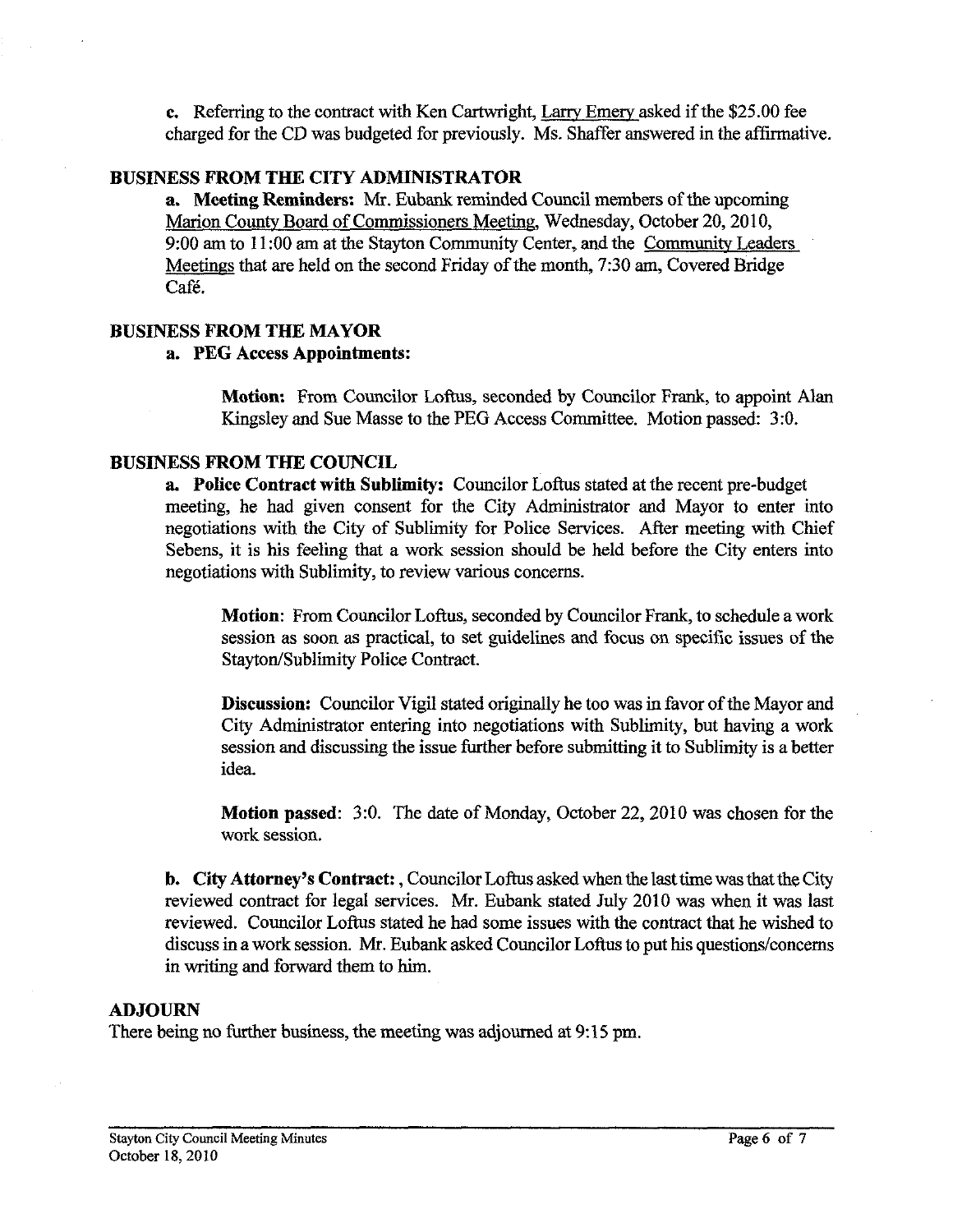APPROVED BY THE STAYTON CITY COUNCIL this 1st day of November 2010, by a VOTE OF  $4$ .  $\circledcirc$ THE STAYTON CITY COUNCIL.

|       |      | <b>CITY OF STAYTON</b>                            |
|-------|------|---------------------------------------------------|
| Date: | nio  | By:                                               |
| Date: | US O | Gerry Aboud, Mayor<br>Attest:                     |
| Date: |      | Don Eubank, City Administrator<br>Transcribed by: |
|       |      | Rebecca Petersen, Deputy City Recorder            |

 $\bar{r}$